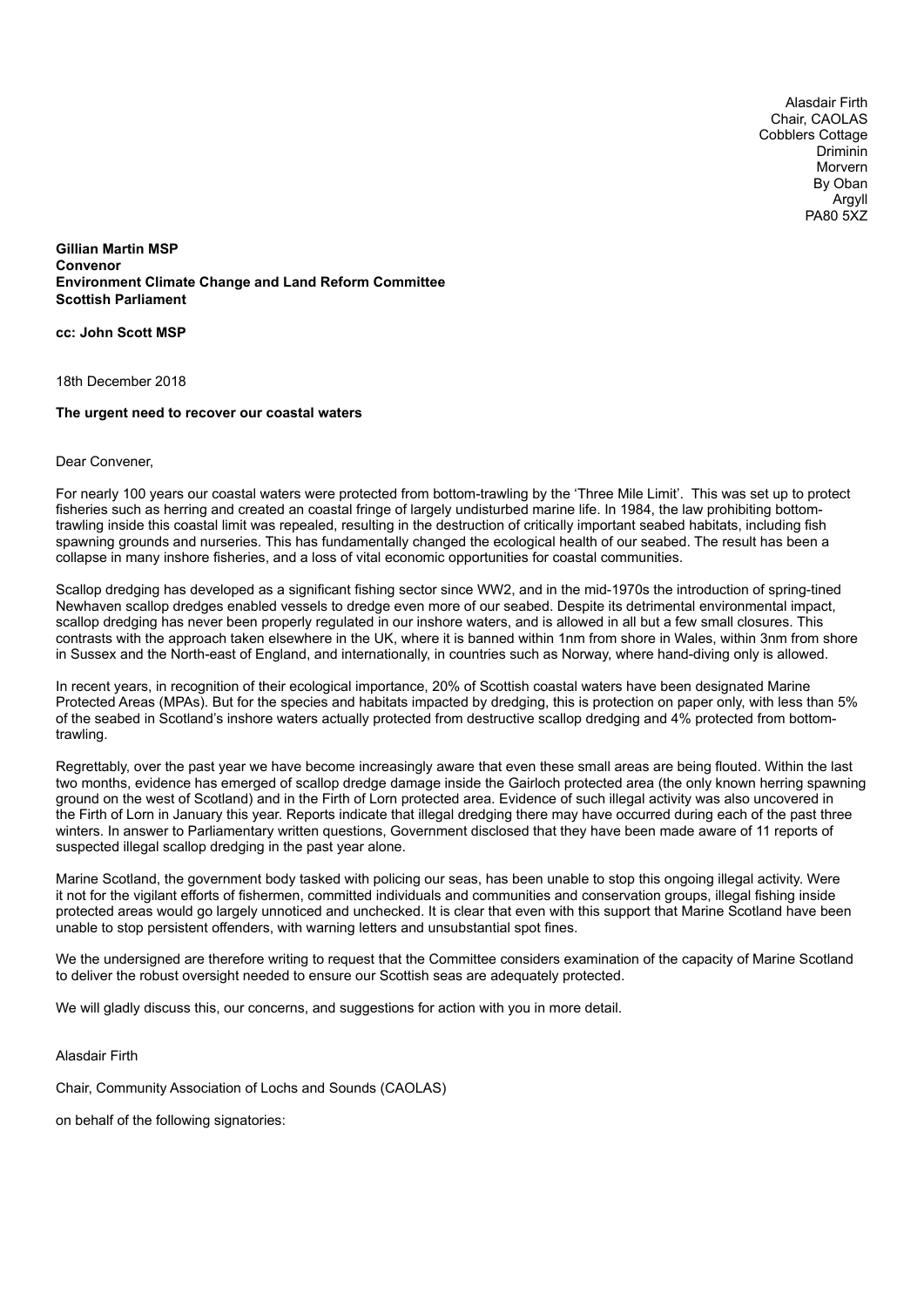













 ${\rm \bf C}$ C





**FAIRLIE** COASTAL **RUS** 















**MULL CHARTERS** 









**[Skye Communities for Natural Heritage](https://www.facebook.com/SkyeNaturalHeritage/) Communities for Natural Heritage [Nourish Scotland](http://www.nourishscotland.org/) Communities for Natural Trust for Scotland**